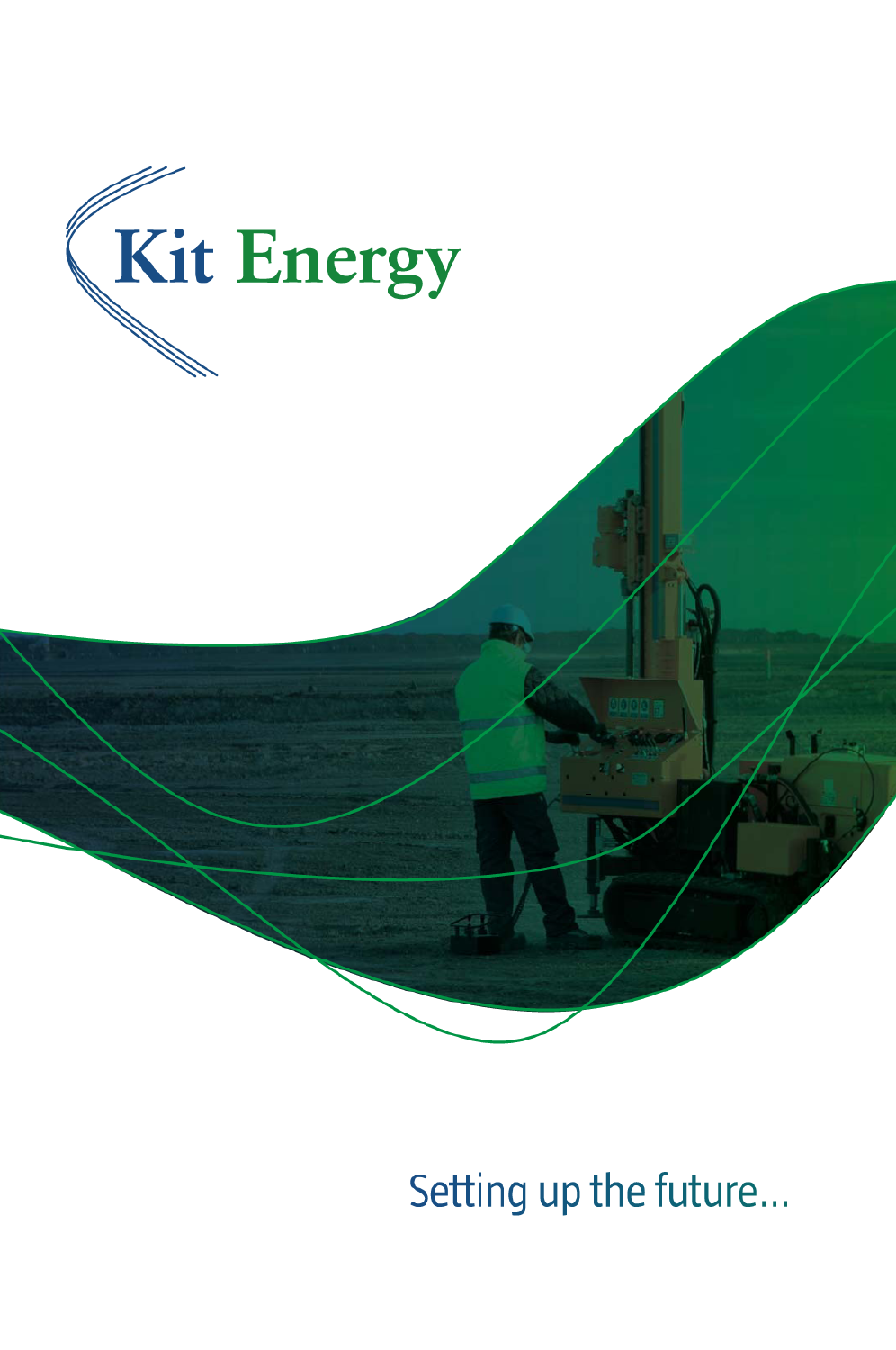

... providing the most efficient solutions.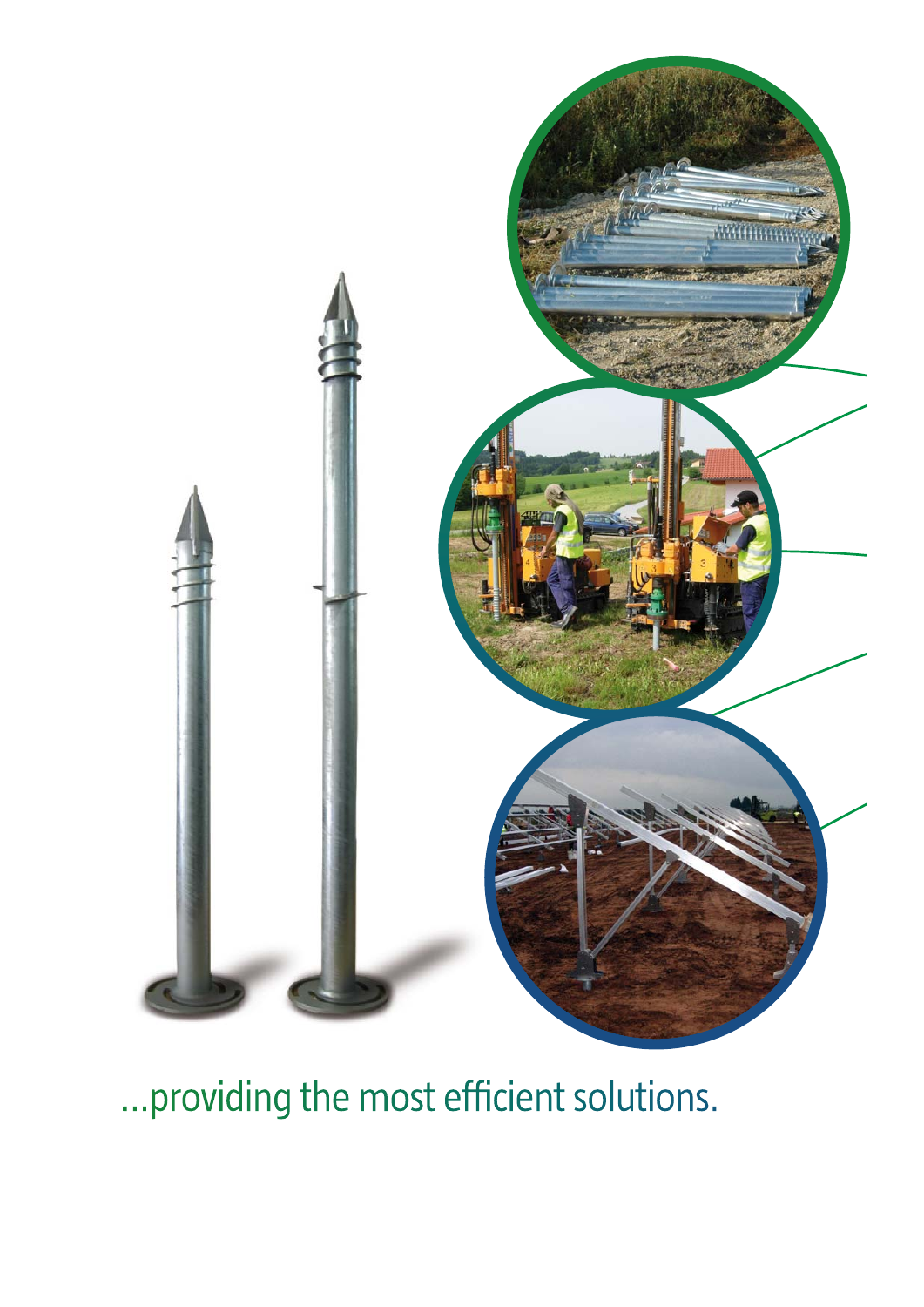**Quality Sta &Experience** **Kit Energy** has broad experience in the manufacturing and supply of ground screw piles for various industries.



We provide our customers with foundation solutions (different types of soils, loads and topography) satisfying all their specific needs.

That´s why we assure the maximum efficiency, durability and performance of our products.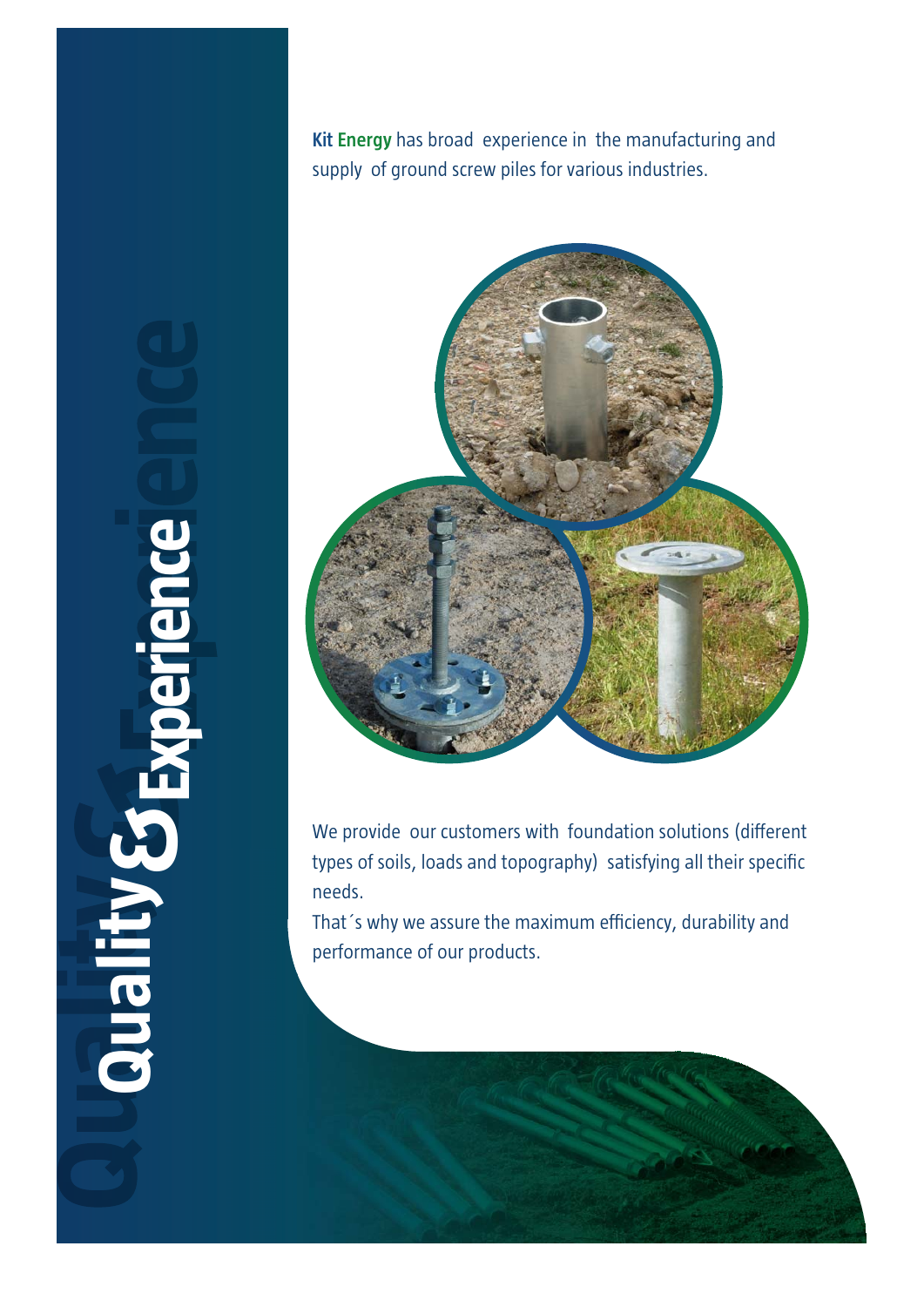

## **ADVANTAGES OF GROUND SCREW PILES:**

#### • COMPATIBILITY WITH ALL TYPE OF STRUCTURES.

Our technical department will modify the head of our ground screw piles to the especific application of the customer.

#### • SURROUNDING AREAS REMAINS INTACT.

**TERROUNDING AREAS REMAINS INTERFERENT CONFIDENT** ming land preparation works, which reduces costs.

#### • EASY REMOVAL, SIMPLE AND EASY TO RELOCATE.

One of the main advantages of our ground screw piles is the possibility of removing them, reducing the environmental impact and keeping costs to a minimun with simple relocation methods.

#### • SUITABLE FOR ALL TYPES OF SOIL (FROM CLAY TO ROCK).

We have a broad range of products which ensures the best performance in all types of terrain.

#### • QUALITY.

**Our ground screw piles are manufactured with high quality materials (hot area)** dip galvanized complying with the ISO 1461:1999). All our suppliers (certified under ISO 9001:2000) carry out strict quality controls in order to get the best quality performance as required by our internal procedures.

### • STATICALLY TESTED FOR LOAD & PULL ACCORDING TO STRINGENT **STATICALLY TESTED FOR LOAD & PULL ACCORDING TO STRINGENT**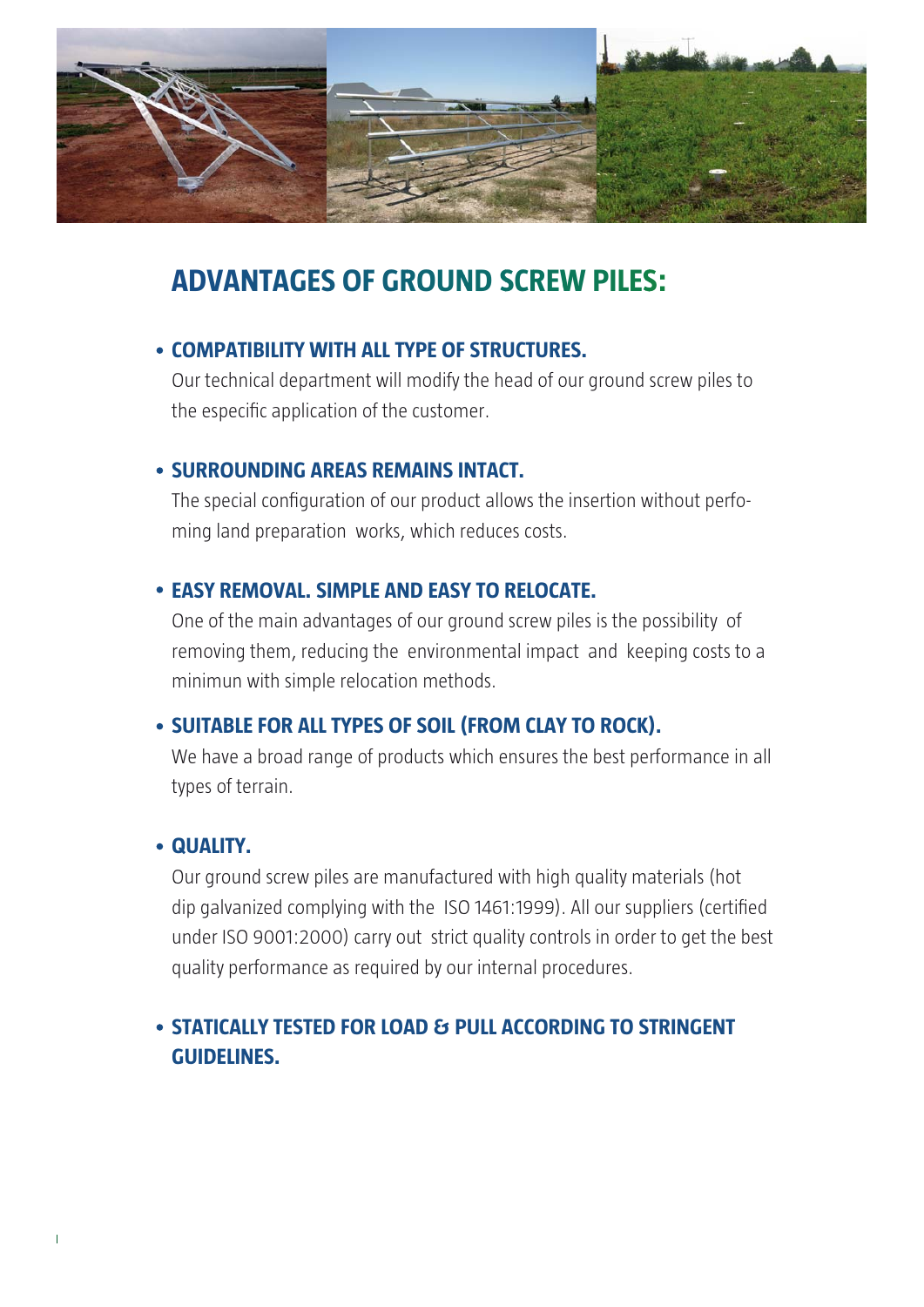

#### **U S O U C S**

Our operators are highly qualified for inserting the ground screw piles (after having installed more than 20 MW in Spain, Italy and Germany).

# **PRODUCTIVE MEANS:**

We offer optimum quick installations due to our own production means.

**Kit Energy** has the most advanced drilling machinery.

#### **OTHER C O S**

- ✓ Greenhouses.
- ✓ Sound Barriers.
- ✓ Traffic Signs.
- ✓ Solar power systems...



**IntegralSolutionsSuplifiers POT**